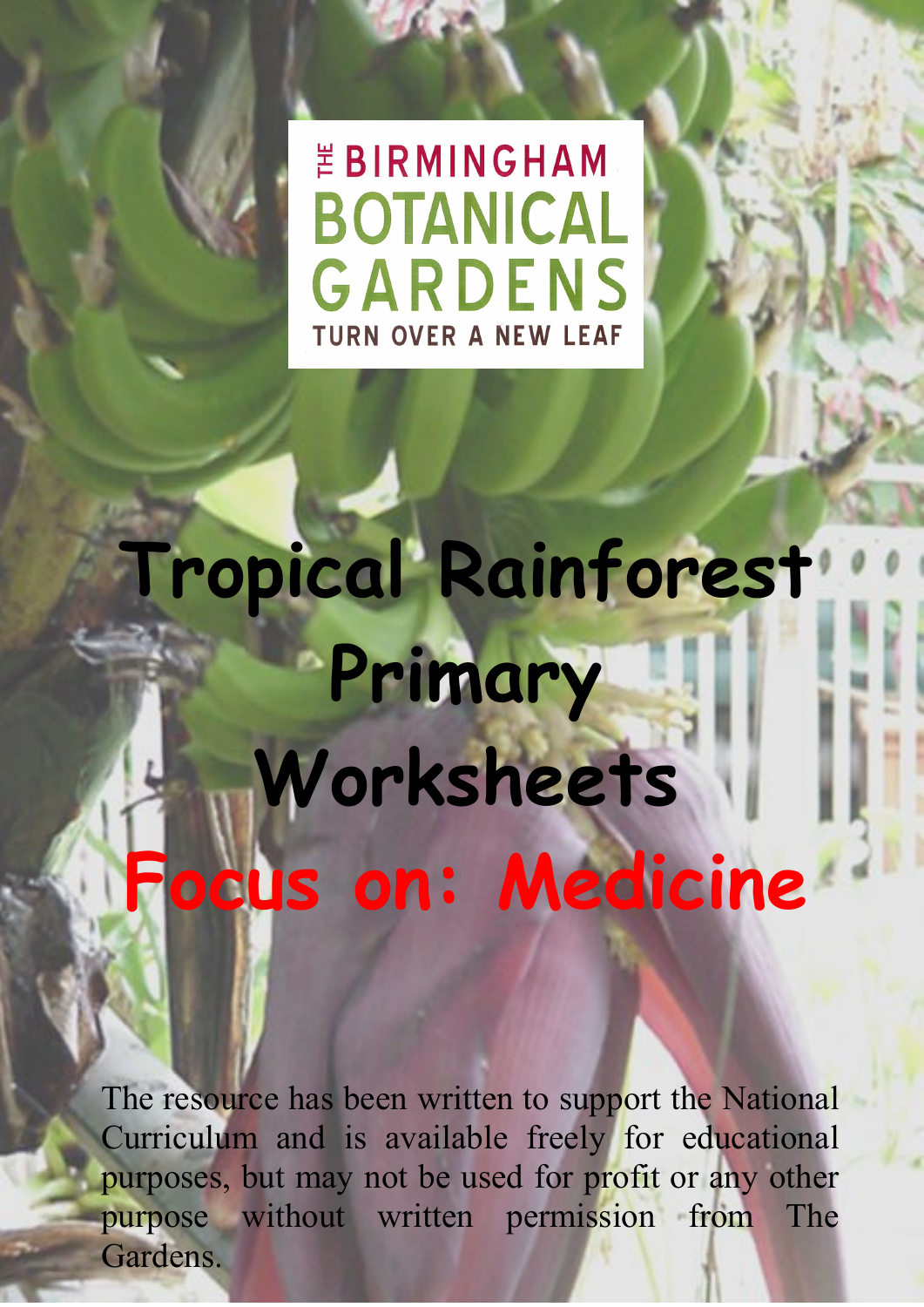## **MEDINAL GARDENS Medicines - Teacher's Help Sheet**

Some plants in the rainforest can be used to help us when we are not well.  **Can you find them?** 



**BOTANICAL GARDENS AND GLASSHOUSES** 

Its scientific name is 'Zingiber officinale' Its common name is: GINGER | Its scientific name is 'Elettaria



cardamomum' Its common name is: CARDAMOM



Its scientific name is 'Ficus benghalensis' Its common name is: **BANYAN** 

| Which plant can we use if we have toothache?<br>(hint: find the hairspray plant and you've got your answer!)               |  |              |  |  |  |
|----------------------------------------------------------------------------------------------------------------------------|--|--------------|--|--|--|
| Which plant can we use if we get travel sickness?<br>(hint: it makes a tasty biscuit too!)                                 |  | $\mathbf{z}$ |  |  |  |
| Which plant gives us something we can use if we have tummy ache?<br>(hint: a spicy ingredient sometimes found in curries!) |  |              |  |  |  |
| TRUE OR FALSE: The Black Pepper plant can be used to treat parasitic worms in<br>your intestines? Your answer: TRUE!       |  |              |  |  |  |
| Can you find and draw any other medicinal plants in the tropical house? (look<br>for the symbol $\bullet$ )                |  |              |  |  |  |
| Examples could include:                                                                                                    |  |              |  |  |  |

**Cocoa** (naturally occurring substances in chocolate may offer some protection against heart disease and circulatory disorders) **Annatto** (it has traditionally been used for diabetes and snakebites) **Rosy Periwinkle** (has anti-cancer properties) **Moreton Bay Chestnut** (it has anti-HIV and anti-cancer properties)